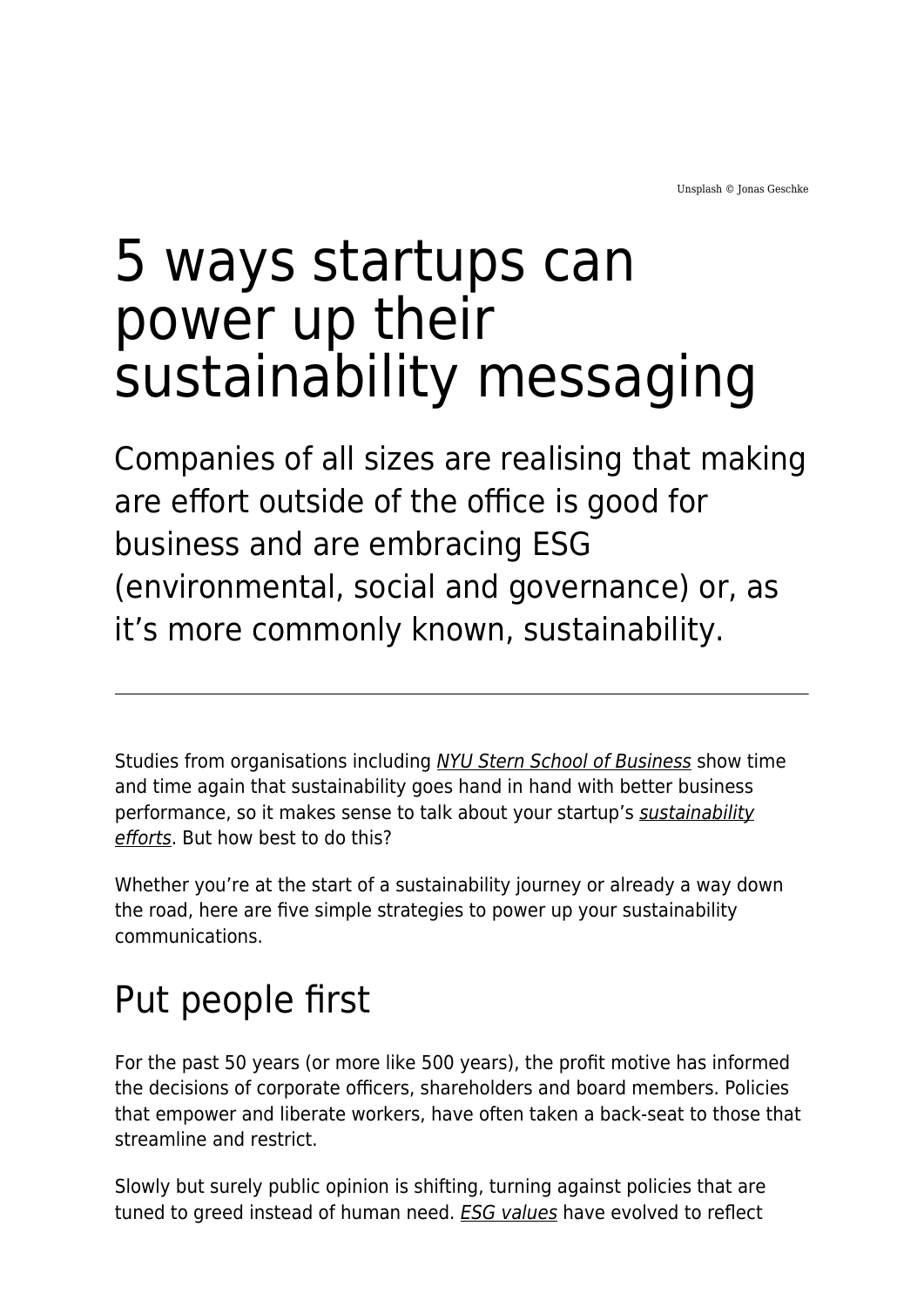that. Diversity, inclusion and wellbeing have become important criteria for running a sustainable business.

For startups there's the opportunity to establish these values early and earnestly. Shouting about all the good you do for your people, as well as our planet, can become the real driver of business success.

Example: The Seattle-based credit card processing company *[Gravity Payments](https://www.cbsnews.com/news/dan-price-gravity-payments-ceo-70000-employee-minimum-wage/)* pays all its employees a \$70,000 minimum wage. The result? Positive headlines, national front covers, happy employees and a dramatic increase in productivity.

## Be honest

Imperfections are a good thing. They signal transparency, genuine effort and growth. More importantly, flaws make your business more human. Transformation takes time and effort, and we can all relate to that struggle. So, tell the world that you've switched your offices to renewable energy. But don't forget to share not-so-good news. Perhaps removing plastic waste from your operation is harder than expected. Share it. Honesty will only boost your credibility.

Example: Swedish oat milk giant [Oatly](https://www.theguardian.com/food/2020/sep/01/oatly-vegan-milk-sale-blackstone) was criticised for accepting investments from Blackstone Group, a private equity firm linked to deforestation in the Amazon. Oatly says they want to steer Blackstone towards more sustainable investments. If Oatly had mentioned this before entering into the new partnership, then they might have avoided the reputational fallout and remained true to their brand story.

## Be proportionate

Tell it like it is. But be proportionate in your messaging too. What does that mean? You may be shifting to clean energy, transitioning to a closed-loop production system or trying to improve gender equality.

These things can take longer than expected, and that's okay. But if your foreground messaging and content suggests that you're already fully sustainable, then people will notice the discrepancy. So, make sure to project an image of yourself that is realistic and proportionate to your current progress.

Example: The global oil and gas industry spends less than [1% of its capital](https://www.edie.net/news/6/IEA--Oil-and-gas-firms-investing-less-than-1--of-funding-in-low-carbon-transition/) [expenditure on low-carbon technologies](https://www.edie.net/news/6/IEA--Oil-and-gas-firms-investing-less-than-1--of-funding-in-low-carbon-transition/)[.](https://www.edie.net/news/6/IEA--Oil-and-gas-firms-investing-less-than-1--of-funding-in-low-carbon-transition/) Yet, over 90% of their social media messaging suggests that they are leaders of the global renewable energy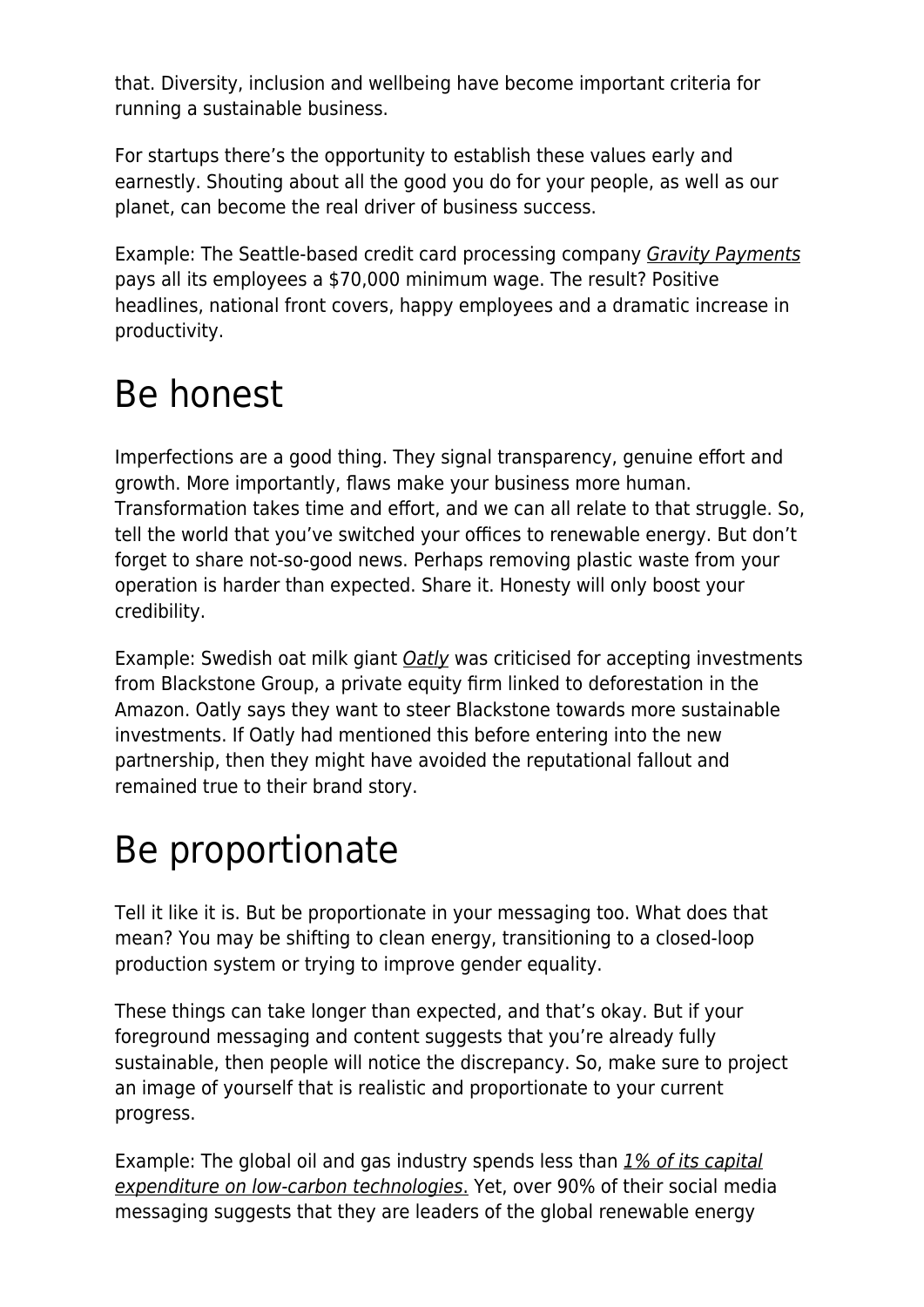transition. This has led to a lot of negative exposure.

## Don't tell people what to do

"Don't tell me what to do" is the title of a recent research paper. It shows that asking people to change their behaviour to address the climate crisis doesn't work. It puts people off.

This is true for other ESG matters too, whether that's reducing packaging waste or battling illegal child labour. People instinctively understand that businesses have much more power to change the world than individual consumers do.

That's why it's best to tell your customers first about what you do as a business to make the world a better place. Any messaging about individual actions will sound a lot better in that context.

Example: In 2011, [Patagonia](https://eu.patagonia.com/gb/en/stories/dont-buy-this-jacket-black-friday-and-the-new-york-times/story-18615.html) took out a full-page ad in The New York Times. Explaining that "the environmental cost of everything we do is astonishing", they asked viewers not to buy their jackets. Still, this so-called 'demarketing' stunt was acceptable. After all, as one of the most outspoken and active companies in the world, Patagonia walks the walk. A good example is how Patagonia commits 1% of its sales to environmental groups.

## Make it stick

"Woo-hoo! We've reduced our Scope 1+2 CO2 emissions by 23% compared to a 2005 baseline." That's great news. Except, announcements like this can be notoriously hard to understand for non-experts.

As the Heath Brothers spelled out in their book 'Made To Stick', it's a matter of S-U-C-C-E-S: Simplicity, Unexpectedness, Concreteness, Credibility, Emotion and Story. Build these features into your messaging, and you're bound to succeed.

Example: Scotland's national water provider [Scottish Water](https://www.marketingweek.com/masters-awards-scottish-water/) increased public trust to record levels (91%) with significant uplifts in recognition of their role in protecting the environment (87%) by running a highly successful initiative to reduce single-use plastics in society. Surprisingly, the simple 'top up from the tap' campaign never mentioned 'plastic' or 'bottled water'.

Communicating around sustainability sounds simple. It's all good, right? That's true. It is simple, provided you keep these five steps in mind, communicate carefully and thoughtfully, and don't overinflate your sustainable credentials.